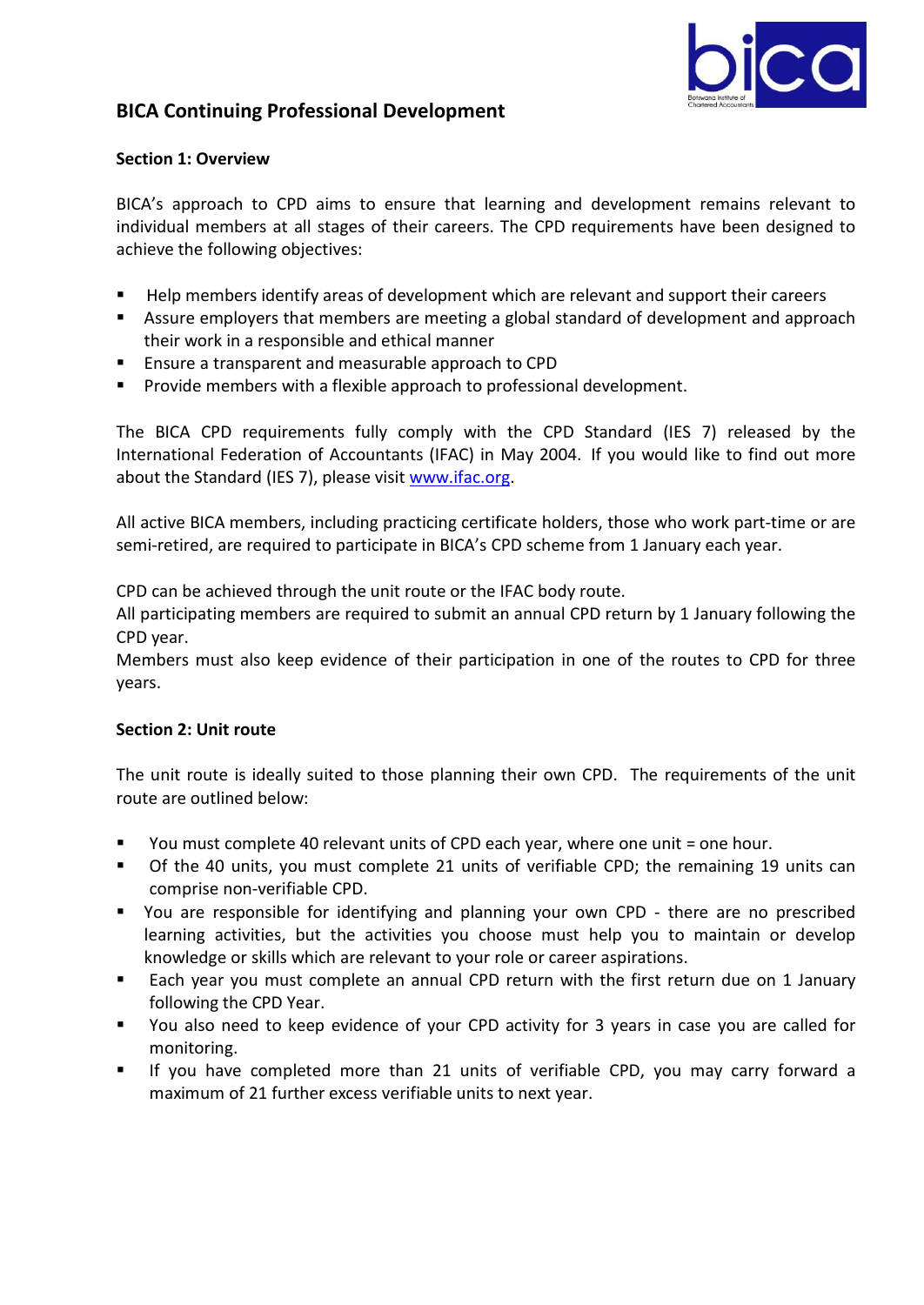

## **Verifiable CPD**

Verifiable CPD is activity where you can provide evidence that the learning was relevant to your current or future career needs, and you can prove that it took place. You will need to be able to explain why you chose the activity and how it is relevant to you, when the activity took place, what you learned and how you will apply your learning. Verifiable CPD does not have to be about attending courses - an example of verifiable CPD is outlined below:

#### *Writing a business report for your employer*

In order to write a business paper, you might need to undertake 4 hours of research on the internet, learning in a subject area that is new to you, or where regulation has changed. You would then write the report. The report is the evidence of your verifiable CPD. It shows that you have applied the learning you acquired. The research you undertook is the learning activity. You will therefore have completed 4 units of verifiable CPD.

Other ways in which you can pursue verifiable CPD are provided below (please remember that in all of these examples, there must be a learning outcome, i.e. a result of your learning activity):

- **Mentoring or coaching, including records of objectives and progress.**
- **Participating in organised and monitored discussion groups.**
- Writing or giving a presentation for the first time.
- Using e-learning.
- Workshops/seminars/conferences.

You are not restricted to the examples above. These illustrate some of the different types of learning activity which you could consider.

#### **Non-verifiable CPD**

Non-verifiable CPD is a learning activity which has taken place, but doesn't have a defined or specific learning outcome. This would include, for example, general reading of professional magazines; following financial and business matters in print and media; and discussions with colleagues in an informal setting (for example, learning about developments in business or finance at a social event, or informally through networking at a business event, etc). You should keep a summary of your non-verifiable CPD.

#### **Section 3: IFAC body route**

The IFAC body route is suitable for those BICA members who are also members of another professional accounting body. You may follow the other IFAC body route depending on the following criteria:

- You must be a member of another professional accounting body.
- The other professional accounting body must be a member of the International Federation of Accountants (IFAC).
- **The other professional accounting body's CPD requirements must be fully compliant with** IFAC's International Education Standard 7 (IES 7).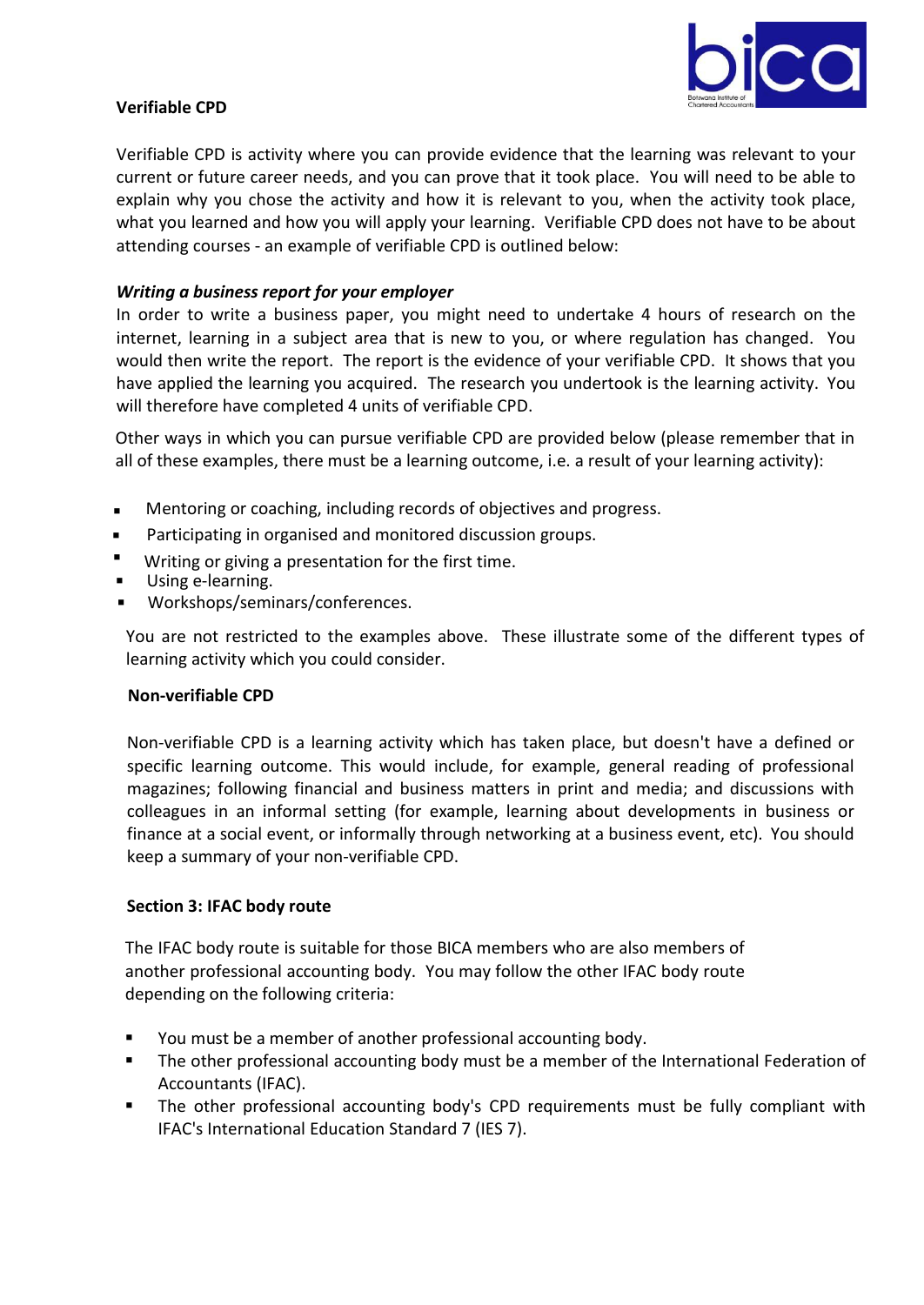

If all of the above criteria can be met, you may follow the other body's route as BICA will recognise this as valid learning and development activity. However, it is important that you check that the other professional body's CPD scheme meet this criteria. In addition, you must complete an annual CPD return to BICA each year and you must keep evidence that you have followed this route for three years for monitoring purposes.

## *Recognition of BICA's CPD requirements by other bodies*

If you are a member of another professional accounting body, but wish to follow BICA's CPD requirements, you must check with the other body as to whether they will recognise your BICA CPD activity according to their CPD requirements. It is very likely that you will be required to complete an annual CPD return with both the other body as well as with BICA.

ACCA and BICA recognise each others' CPD. However, at present there is no formal reciprocity in place between BICA and any other professional accounting body.

#### **Section 4: Plan your development**

The two important parts of the process when planning CPD are:

- **If Identifying what knowledge and skills you need for your current role or career aspirations.**
- Deciding the best way you can develop in the areas you have identified.

To identify the knowledge and skills required of you, it is important to consider both what is expected of you in your current role, and what knowledge and skills you might need in the future. There may be areas that you feel you particularly need to develop or that you should focus on. Once you have gone through the process of deciding on the areas in which you should develop, the next stage of the process is to consider the different ways you can achieve your development. For example, you may learn best in a particular environment or prefer a specific learning style.

The amount of assistance members might need to identify relevant learning and development varies. You may already work through your development needs on a regular basis with your employer. On the other hand, you may be self- employed or employed by an organisation that doesn't address all of these issues with you. In any scenario, however, you need to take the time to carefully consider your CPD needs in relation to your job and career aspirations.

Taking the time to build a personal development plan at the start of the CPD period will help you to set clear development goals and, at a later stage in the process, to reflect on whether the development you identified helped you to achieve the desired outcome i.e. whether you have gained and/or maintained the desired knowledge and skills.

#### **Section 5: Learning opportunities**

BICA members can utilise a wide variety of learning activities in order to meet the CPD requirements. We recognise that there are many different ways to maintain or develop new skills and knowledge. This area of the website contains information on just some of the learning opportunities which are open to you.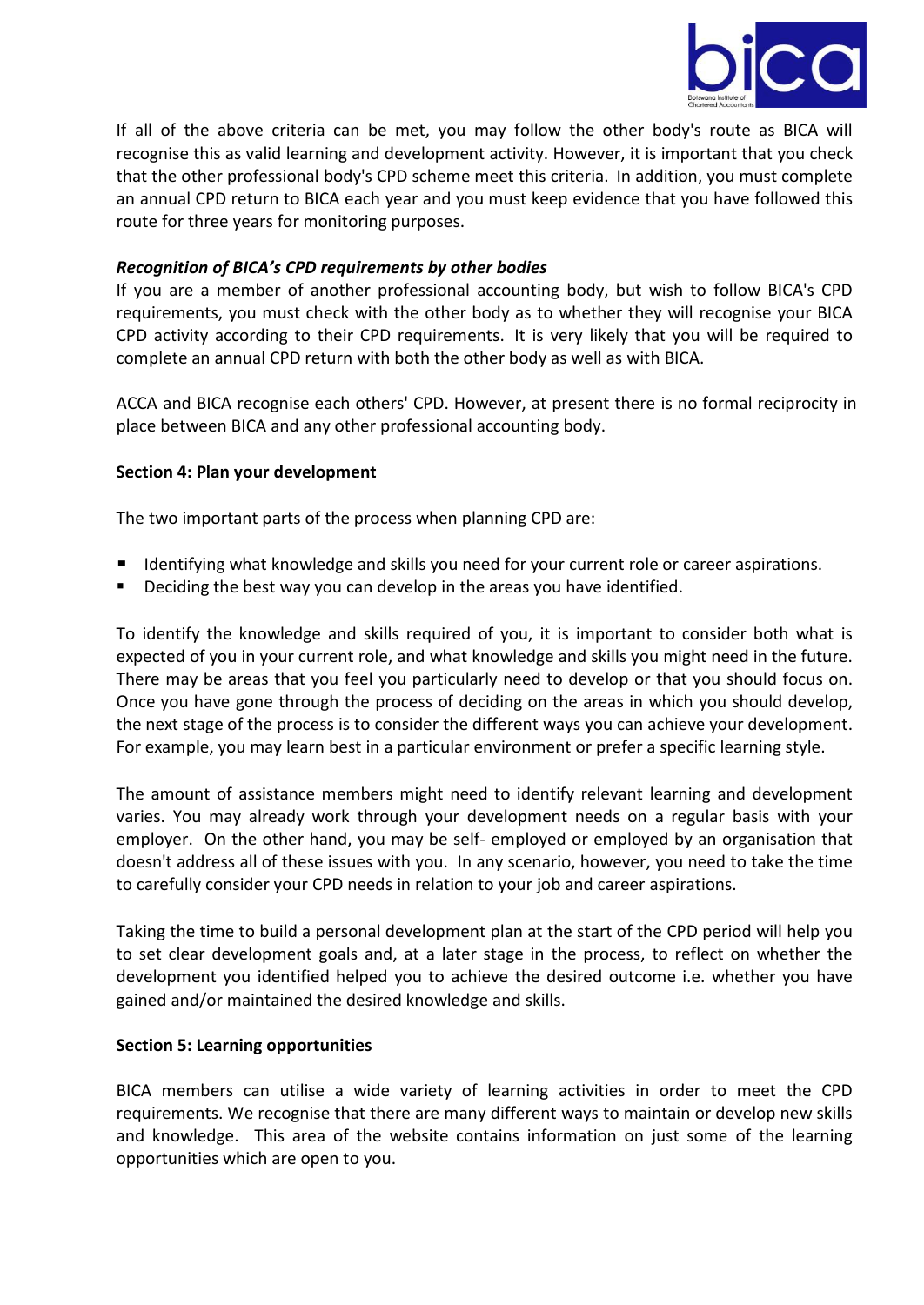

# **E-learning**

E-learning is an extremely convenient way to learn and develop. It provides you with the opportunity to participate in learning activities beyond the conventional constraints of time and place and helps you to fit CPD activity in with your existing work-life balance. E-learning is becoming increasingly popular with both employers and individuals.

Improved technology is leading to increased sophistication in both the content and delivery of e-learning opportunities. There are a number of different ways to experience e-learning, including:

- Audio listen to a classroom-based training event, whilst reading supporting handout slides
- Video watch a video of a classroom-based training event (access to a higher bandwidth than for audio will be required to view these events).
- **IFM** Interactive e-learning taking part in an interactive course which gives you the opportunity to answer questions, submit information and receive feedback on your progress.

BICA will recognise e-learning activity you undertake as valid CPD, as long as you can show that the e-learning is relevant to you.

#### **Learning at work**

Many of the activities that you complete in the workplace can count towards your CPD requirement.

- Taking on new tasks, roles or responsibilities offers you an opportunity to develop your skills.
- **Involvement in coaching or mentoring colleagues, or being coached or mentored yourself,** will also develop new skills or maintain existing skills.
- You may sit on a committee or working party, or be part of an industry group or network.
- Completing a piece of work which required you to learn new information can also count as CPD.

BICA will recognise any of these activities as CPD if they are relevant and contribute to your individual development and learning needs.

#### *Important advice*

Repetition of the same work will not contribute to further units. For example, you may give the same presentation on 4 different occasions. You will only be eligible to count the preparation work completed for the first presentation as relevant CPD. However, re-working of the presentation for a new audience, or changing a presentation where new learning occurs, can be counted as CPD.

#### **Networks and Communities**

Networking events can provide an excellent opportunity to share practical learning experiences, which can supplement your knowledge, thereby contributing to your CPD. These groups can address topics of interest and be used as a study or discussion forum.

Participation in networks of this kind may also contribute to your CPD if it facilitates your learning and development.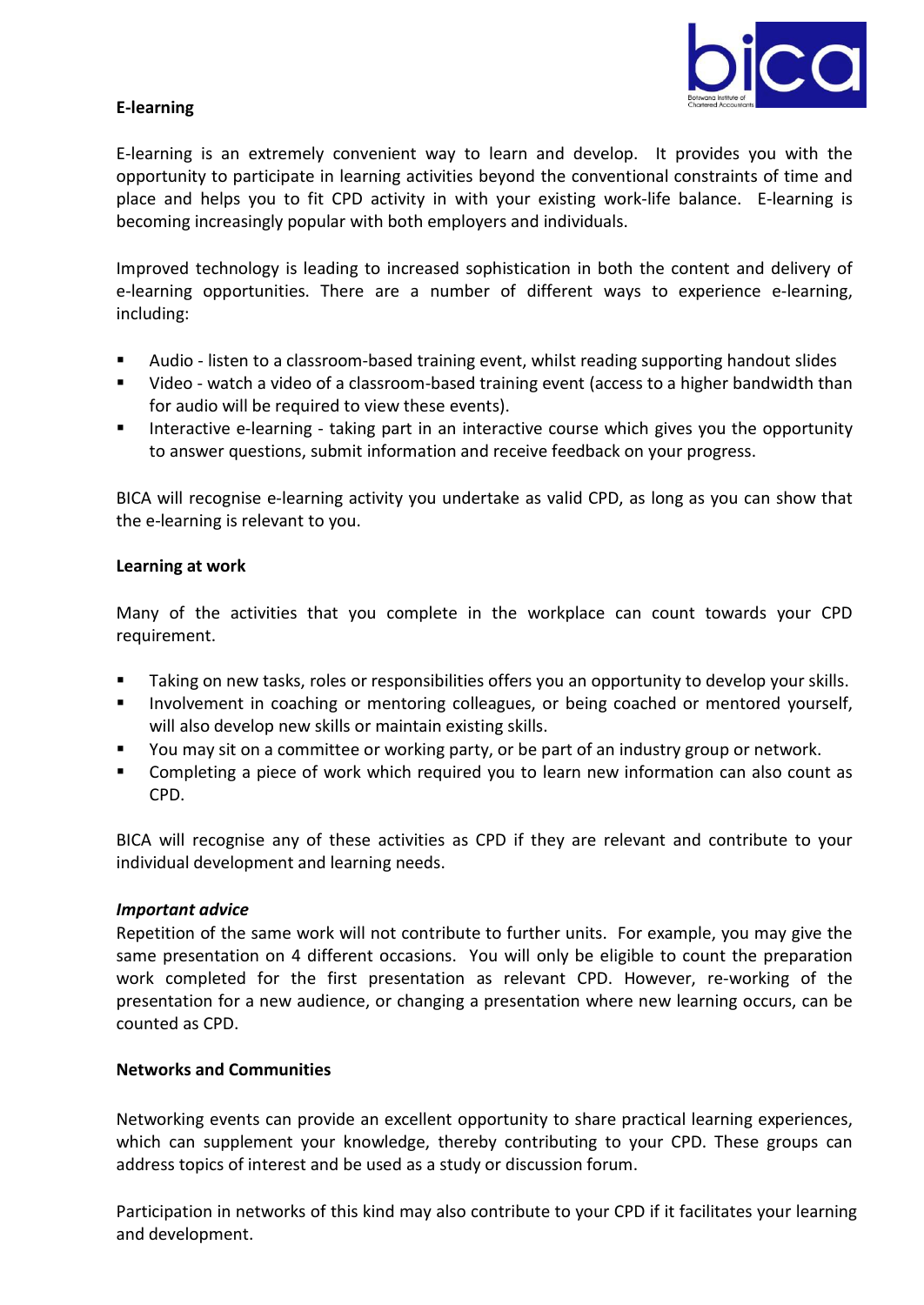

# **Research**

Carrying out research to gain information about a subject or issue is an effective way to maintain and develop your knowledge and can make a valuable contribution to your continuing professional development. There may be many reasons why you may need to carry out research. You may be required to write technical and business materials, write reports on particular issues, explain an Accounting Standard to staff and colleagues, deliver a presentation to colleagues\* or clients or deliver a lecture on a particular issue.

There are several different ways to conduct research. These include using the Internet, libraries, knowledge banks, or other sources of information; reading magazines, business journals and e-mail updates; or reviewing and discussing topics with experts and colleagues.

Research and reading can potentially contribute to your CPD requirement provided that learning and development relevant to your role has taken place. When undertaking the CPD unit route, you will be able to count research and reading as verifiable CPD when you can:

- Clearly explain how the activity has contributed to your learning or development.
- Show that there is a specific learning output (i.e. the research may result in a piece of work).
- Prove that you have carried out the learning/training activity.

Research or reading will be classified as non-verifiable CPD when:

- It is difficult to show precisely how the learning/training activity has been relevant to your development.
- Where there is no evidence of learning or development as a result of your research or reading.

General business reading, for example, will be classified as non-verifiable CPD. More information on verifiable and non-verifiable CPD can be found in the unit route section of this website.

\* For members following the unit route, a presentation may only be counted as part of your verifiable CPD units the first time it is delivered. If, however, a presentation is revised for a new audience, or there is some change that involves developing new knowledge and skills, which is relevant to your role or career and where you can describe what you have learned, this can also be accepted as CPD.

#### **Open and Distance Learning**

A variety of learning opportunities allow you to develop knowledge and skills in a flexible way. As with e-learning, open and distance learning allows you the freedom to learn at your own pace, in your chosen environment and at times most convenient for you.

With distance learning, access to structured learning materials is usually provided in the form of printed study materials and exercises that help you assess your understanding or monitor your progress. Guidelines on the amount of time you should be allocating to your learning are usually provided too. Open learning tends to be less structured. Learning objectives are usually set and materials provided but you may be given the flexibility to define your own learning methods and timescales.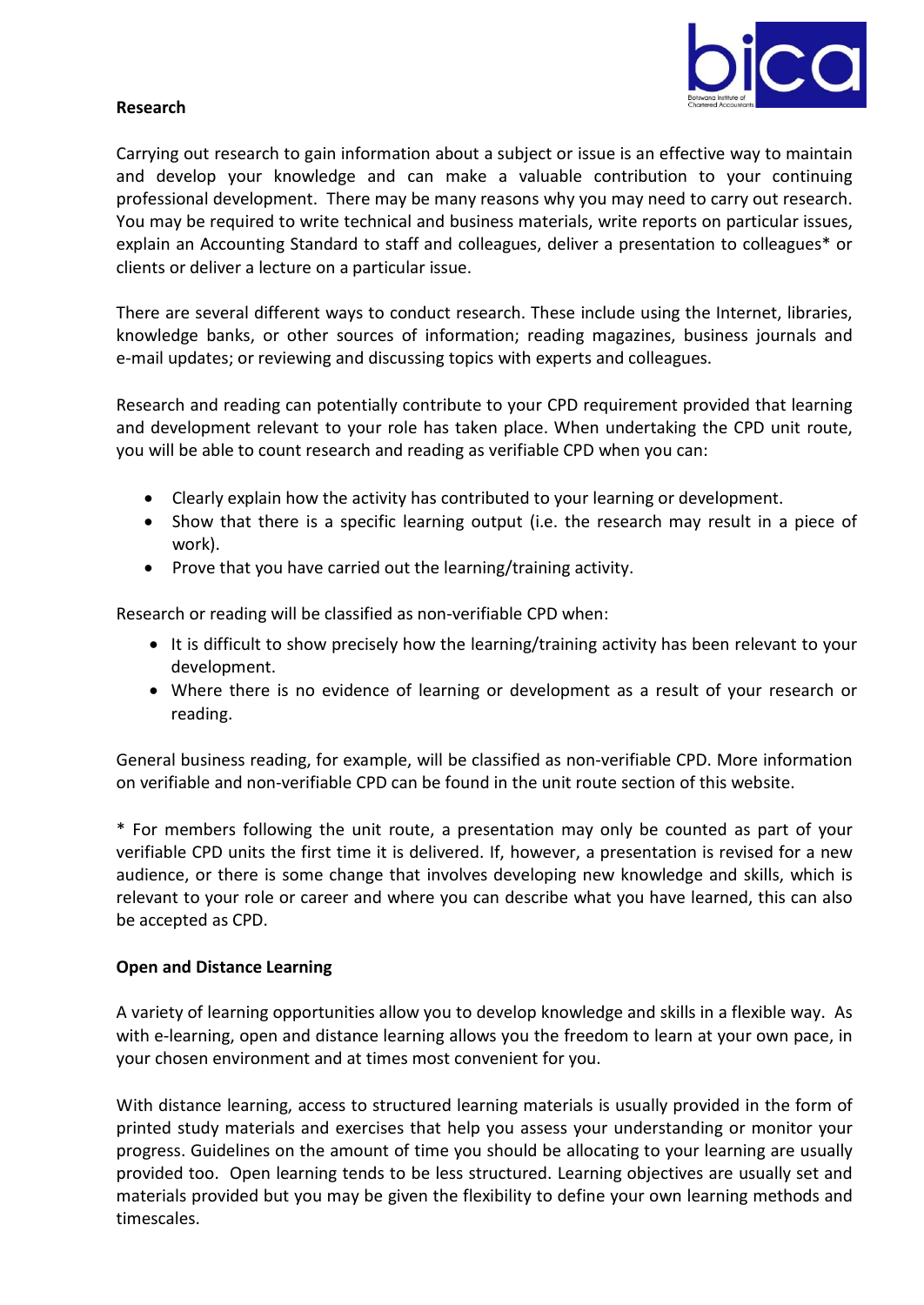

There is a wide range of open and distance learning available through many providers. BIA will recognise open and distance activity you undertake as valid CPD, as long as you can show that the course is relevant to you.

# **Qualifications**

One way of broadening your skills is to study for an additional professional qualification or a master's degree. Further qualifications can increase your marketability and enhance your career prospects. And if the qualification is relevant to your current role or your career aspirations, it can count towards all or part of the BIA verifiable CPD requirement.

An MBA, for example, will assist you in meeting the challenges of senior management with confidence, make an effective and broader contribution to your organisation and build upon the skills you have already developed as an accountant. Alternatively you may prefer to pursue a diploma or certificate, to assist you in specialising or expanding your professional skills and expertise.

BICA will recognise your work in achieving a further qualification as valid CPD, as long as you can show that the qualification you have chosen is relevant to you.

#### **Section 6: Keeping evidence**

In all cases, you are required to keep evidence for a three year period for BICA's monitoring purposes. You are not required to send in your evidence with your annual CPD return - you should keep this safe, however, in case you are selected for CPD monitoring.

- If you are following the unit route, you are required to maintain a portfolio of evidence to provide proof of your CPD. More detailed information is available below.
- If you are following the IFAC body route, you must maintain evidence consistent with the other body's requirements. You must also keep evidence of your full membership with that IFAC body.

#### **Evidence required under the unit route**

#### *Verifiable CPD*

You will need to consider your verifiable CPD evidence carefully. In some circumstances, for example, it might be clear that the learning activity was relevant to your needs. This is often the case when the learning activity has a defined learning outcome, for example attending a course, conference or seminar, or completing an e-learning module. In other circumstances, however, it might not be immediately apparent how the completion of an activity provided you with relevant development. This could be the case if your learning activities included discussions with colleagues, mentoring, coaching, networking and research or reading. In all circumstances, in order to include learning as verifiable CPD, BICA requires you to keep a record which clearly shows:

- How the activity is relevant to you.
- How many units you are claiming for the activity.
- How you are going to use your learning.
- **Proof that the learning took place.**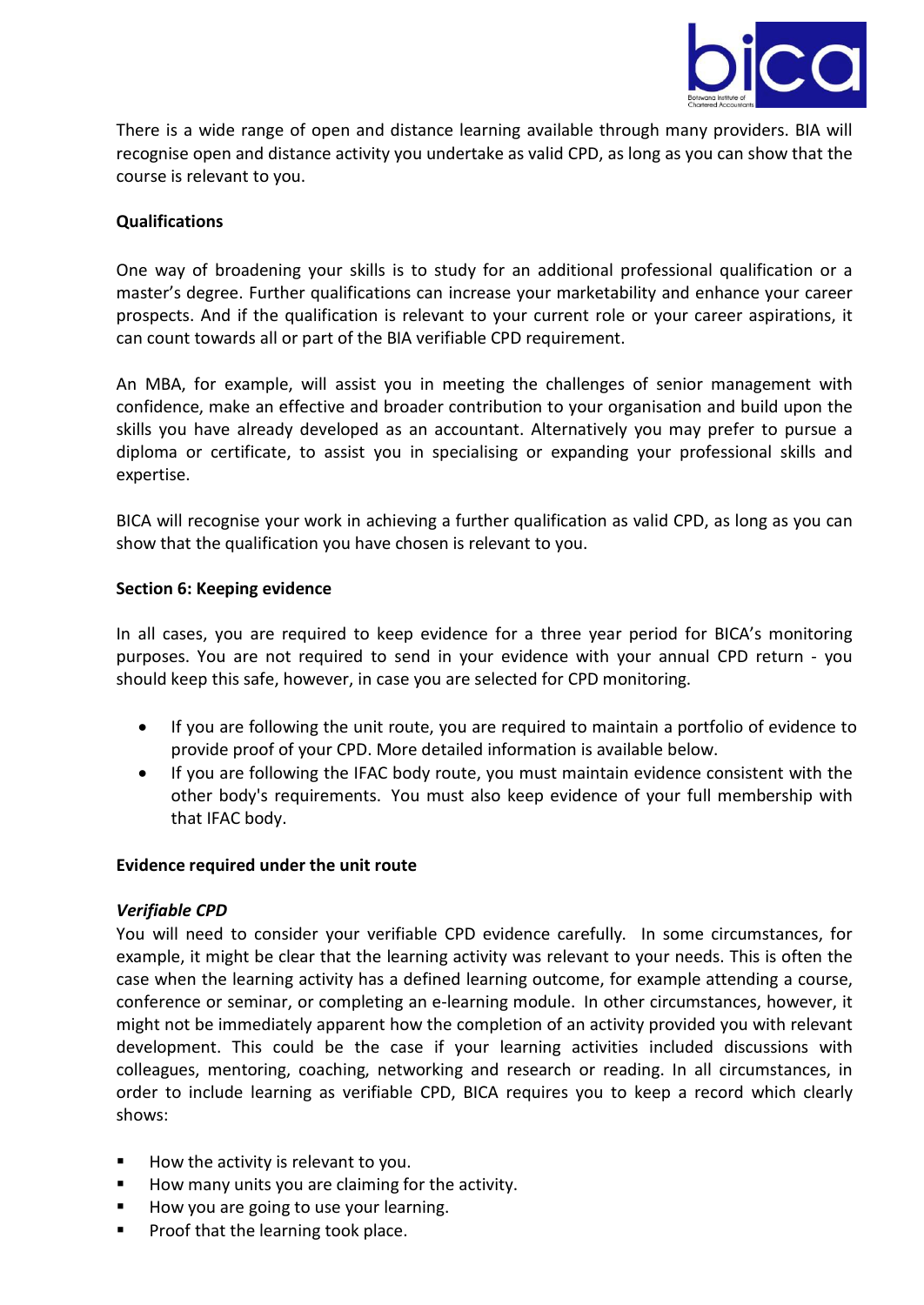

Examples of supporting documents which you could gather to support your evidence record include:

- Materials/personal notes from attendance at courses, conferences or seminars.
- Slides/notes from presentations that have been used as handouts.
- Attendance certificate from courses or workshops.
- Research notes and final copy of technical or business articles.
- Records of mentoring or coaching, including objectives and progress.
- Notes of participation in discussion groups.
- Outputs or products from work, for example a business plan.

#### *Non-verifiable CPD*

You need to summarise the non-verifiable CPD you have undertaken, for example the types of newspapers and magazines you have read. You should estimate how long you spend completing such activity. You are not required to maintain a record of every article you read.

#### **Evidence record and summary**

The CPD evidence record has been designed to help you when recording your CPD learning activities. Using the evidence record is optional; however, the questions covered in the form will assist you in retaining evidence and meeting BICA's CPD requirements. The form can be downloaded, manually completed and kept with your supporting evidence documents. A CPD evidence summary is also provided to bring all of your activity together.

#### **Section 7: Your annual return**

All members who are active in the workplace are required to make an annual CPD return to BICA each year. The annual CPD return is due on 1 January immediately following the CPD year. This is a member obligation.

You can make your CPD return at any point in the year by downloading the paper form below, completing it, and sending it to BICA. You will be asked to confirm which CPD route you have followed. You will need to indicate if you are involved in the preparation of publicly available financial statements. In addition, you will be required to declare that you have maintained and, where appropriate, developed your competence in relation to professional ethics.

#### **Monitoring returns**

BICA will conduct monitoring by selecting a proportion of members' evidence records to review. If you are selected for monitoring you may be asked to provide evidence to support your CPD return, i.e. proof of the route you have participated in, and to show how your learning activity is relevant to you.

*Unit route:* A sample of members' evidence records will be checked for validity and relevance.

*Other IFAC body route:* BICA will ask individuals for evidence of membership with the other body. In addition, the other accounting body may be asked to confirm that members complied with their CPD requirements.